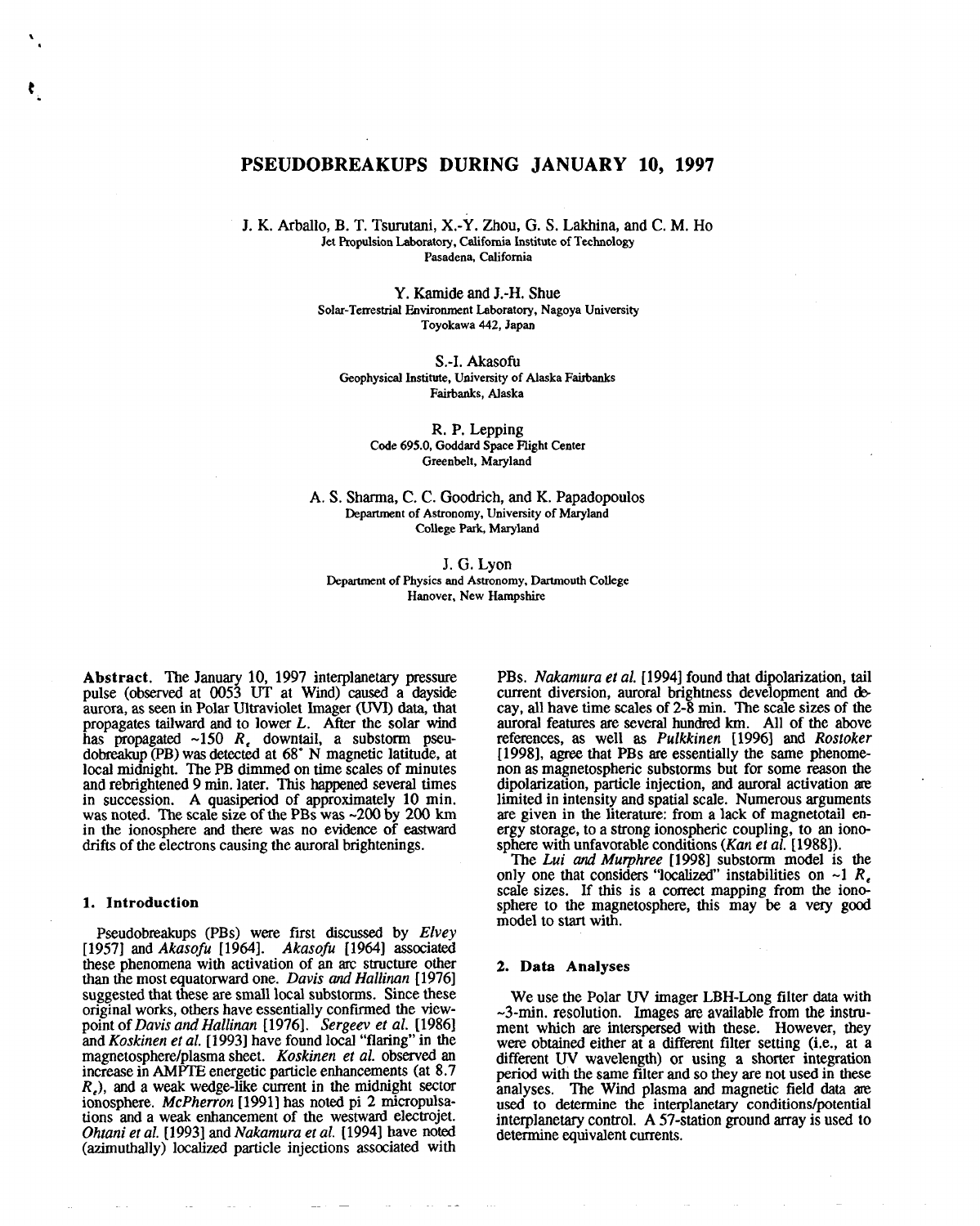

Figure 1. The Wind solar wind magnetic field and plasma data.

### **3. Results**

,

Figure 1 shows the Wind IMF and plasma data for the first 6 hours of January 10, 1997. A pressure wave occurs at Wind at  $\sim 0053$  UT (see the gray-shaded region in Figure 1). This can be noted from the sharp jump in magnetic field magnitude, temperature, density, and velocity.  $B_z$  is essentially northward for the following hour. Also, note the approximate 10 min. variations in the IMF  $B<sub>y</sub>$  during this hour.

Figure 2 is a sequence of Polar UVI images. The images have a  $\sim$ 3 min. temporal spacing (start of image to start of next image) and are shown in a magnetic local time (MLT) coordinate system with local midnight at the bottom of each panel, The order of the sequence is from the upper left, at 0107:10 UT, increasing in time down and then across. The final image is at the bottom right at 0140:54 UT. The image at  $0107$  UT shows a brightening of the dayside aurora. The light intensity is substantially greater than in the image 3 min. prior (not shown). The aurora progresses from the noon sector towards dawn and dusk, and also radially inward with increasing time, Compression of the magnetosphere could cause betatron acceleration of pre-existing ring current/ trapped magnetosphere particles, leading to the onset of the loss cone instability.



Figure 2. Polar UV auroral images from 0107:10 UT to 0140:54 UT.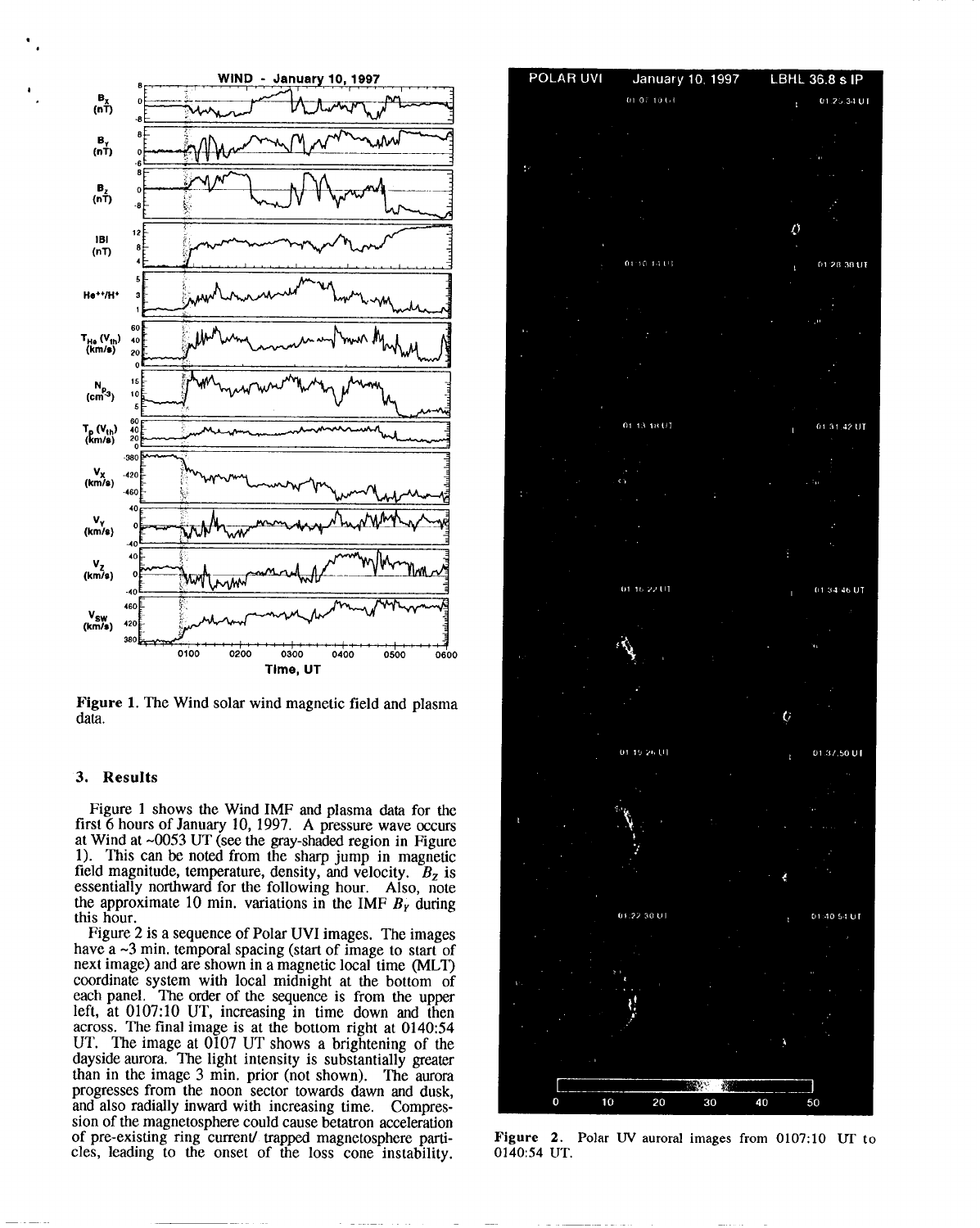Through wave-particle interactions, precipitation into the ionosphere and the aurora would occur. At 0122:30 UT, there is still an auroral gap in the midnight sector. At 0125:34, there is a brightening near local midnight at  $~58^\circ$ latitude. The midnight sector is otherwise quiet. This bright spot decays and rebrightens slightly to the west and at a magnetic latitude of -69" at 0134:46 UT. It again dims and then rebrightens at 0143:58 UT. The bright spot is then at local midnight at 70° latitude.

Figure 3 shows the equivalent current diagrams for the same intervals as in Figure 2. What is interesting is that there are indications of a vortex current near the PB regions.

Using the elapsed time from the first detection of the pressure wave in the auroral UV images  $(-0107:10 \text{ UT})$  and the first PB at 0125:34 UT, and the knowledge that the solar wind speed is  $\sim$ 450 km s<sup>-1</sup>, we calculate that the solar wind has propagated  $\sim$ 75 *R*<sub> $\epsilon$ </sub> downstream by the time of first PB appearance in the auroral region ionosphere.

There are two possible mechanisms by which an external signal can propagate into the distant tail. The first is when a magnetosonic/Alfvén wave is generated at the dayside magnetopause by the pressure pulse and then propagates through the Earth's magnetosphere/magnetotail system in the downtail direction. The fastest signal would be a magnetosonic wave propagating in the lobes. ' This speed is  $\sim$ 1000 km s<sup>-1</sup> in the tail lobe, but varies greatly with lobe density, A second mechanism is when interplanetary ram and thermal and field pressure squeeze the magnetosphere. Ho *et al. [1997]* have shown this to be the dominant mechanism in the distant tail. This pressure wave travels at the solar wind speed  $(-450 \text{ km s}^{-1})$  in this case).

Using the latter, conservative number, and assuming that the earthward plasma jetting has the approximate same speed, this would imply that the solar wind pressure pulse 'triggers'' reconnection at about  $X = -30$  to  $-35 R$ , downtail. If there are any internal magnetotail delays in forming current disruptions, bursty bulk flows would place this Xline location closer to the Earth. .

### 4. **Conclusions**

.

We have briefly examined the effects of the interplanetary essure pulse of January 10, 1997. The ram pressure pressure pulse of January 10, 1997. pulse causes dayside auroras which propagate towards nightside and toward lower *L. The* squeezing of the magnetosphere by interplanetary ram and thermal pressures presumably further enhances the dawnside aurora intensities. When the leading edge of the interplanetary pressure pulse has attained a distance of 65 *R,* downstream of the Earth, a small (2" by 2") pseudobreakup occurs at local midnight at 68° N magnetic latitude. This pseudobreakup repeatedly fades and then brightens again with a quasiperiod of  $\sim 10$ min. Each time the pseudobreakup occurs at approximately the same place (along the auroral oval), at local midnight. The pseudobreakup quasiperiodicity may be The pseudobreakup quasiperiodicity may be caused by 10 min. IMF  $B<sub>y</sub>$  variations (still being investigated). Eventually, this hot spot region drifts to polar latitudes and becomes part of the polar arc which intersects the high latitude region of the auroral oval,

**Acknowledgments.** Portions of this work were performed at the Jet Propulsion Laboratory, California Institute of Technology, Pasadena, under contract with the National Aeronautics and Space Administration, We wish to thank the Polar project which fimded the WI data analyses presented in this paper. GSL would tike to thank the National Research Council for the award of a Senior Resident



**Figure 3.** Equivalent current diagrams corresponding to the image times in Figure 2.